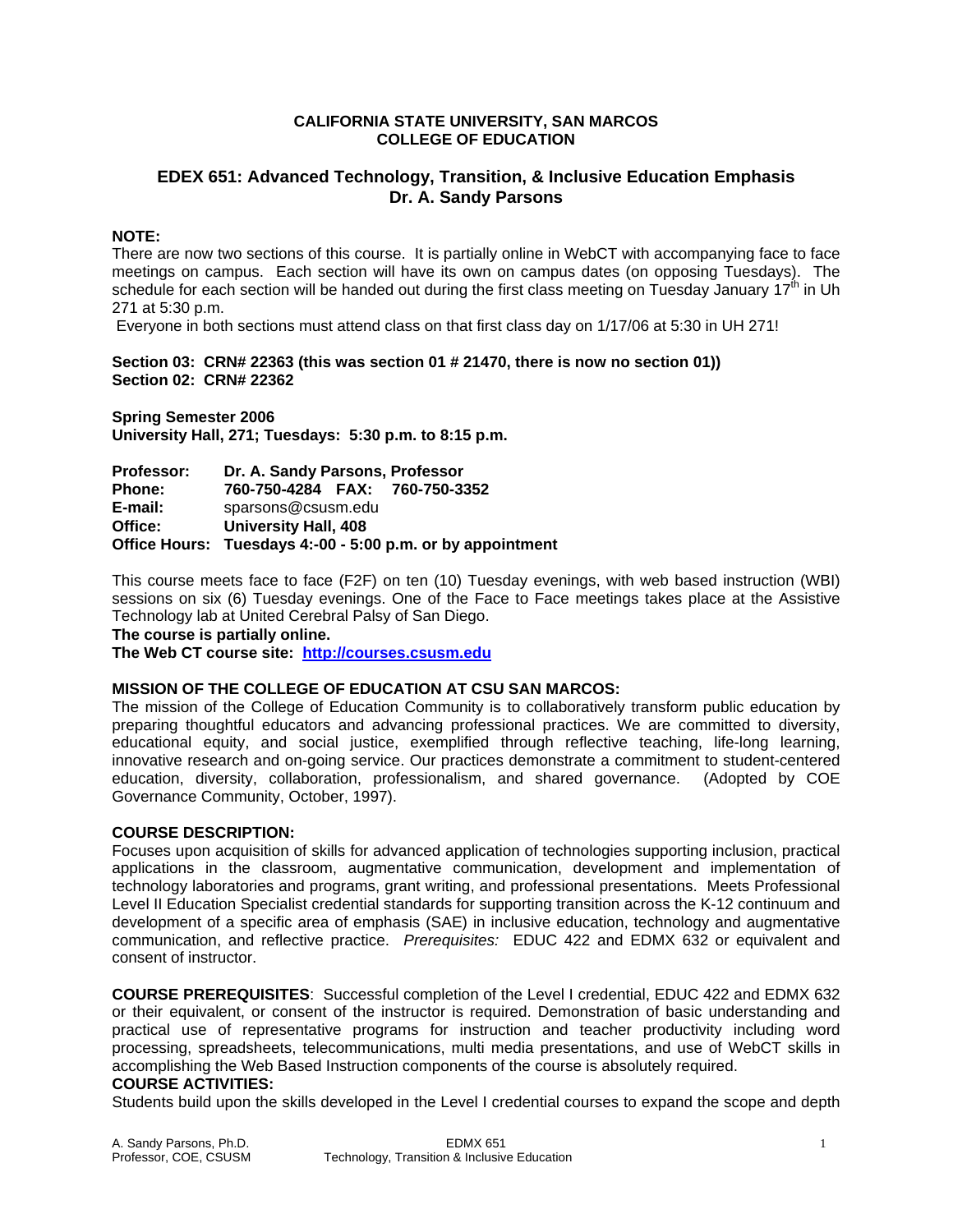of study into an Area of Specific Emphasis. Course content includes grant and project development. Advanced applications of assistive technologies are addressed course content, grant development and lab visitation. Emphasis is on the applications of content and skills with individual learners in the classroom. Professional productivity includes use of advanced presentation software, grant writing, and transition teaming and planning. Professional Level II Education Specialist credential standards for supporting transition across the K-12 continuum and development of a specific area of emphasis in inclusive education, technology and augmentative communication, and reflective practice are addressed in this course

## **REQUIRED TEXT AND MATERIALS: (please read carefully the notes on the last page of this syllabus).**

# **Text:**

# **Required:**

 Pierangelo, R., & Giuliani, G. A. (2004**).** *Transition services in special education: A practical approach.*  Pearson: Allyn Bacon**.** New York, NY.

## **Bound Reader: Required: (Note: the bound reader will may not be ready until the second week of class, if you want to try to get it earlier call first to make sure it is printed. I will send a course mail to let you know when it is available.)**

 Parsons, S. Bound Reader for EDEX 651. This will be available at the **CopyServe**. (760) 599-9923. 754 South Rancho Santa Fe Blvd. Enter the first driveway off San Marcos Blvd. just west of Rancho Santa Fe Rd. and Citibank, turn right into the drive and make an immediate left. The store faces San Marcos Blvd.

**University print card**. You will be required to submit hard print copies of lab assignments printed in the lab. You may purchase this print card in Academic Hall 202 (Monday – Thursday 6 - 8 only) or in the Kellogg Library on the 2<sup>nd</sup> floor (street level) near the Student Technology Help Desk (call 760-750-6505 for hours of operation). You may add money to the card on the  $4<sup>th</sup>$  floor of University Hall, but you must have a card first in order to do this. **Having a print card is a requirement!**

**USB drive** for bringing documents into class for power point presentation and document sharing. **Please note that the lab in UH 271 does NOT have 3.5" floppy disk drives.**

## **Recommended:**

 American Psychological Association. (1995*). Publication manual of the American psychological association, fourth edition.* American Psychological Association, Washington, CD.

# **AUTHORIZATION TO TEACH ENGLISH LEARNERS**

This credential program has been specifically designed to prepare teachers for the diversity of languages often encountered in California public school classrooms. The authorization to teach English learners is met through the infusion of content and experiences within the credential program, as well as additional coursework. Students successfully completing this program receive a credential with authorization to teach English learners.

(Approved by CCTC in SB 2042 Program Standards, August 02)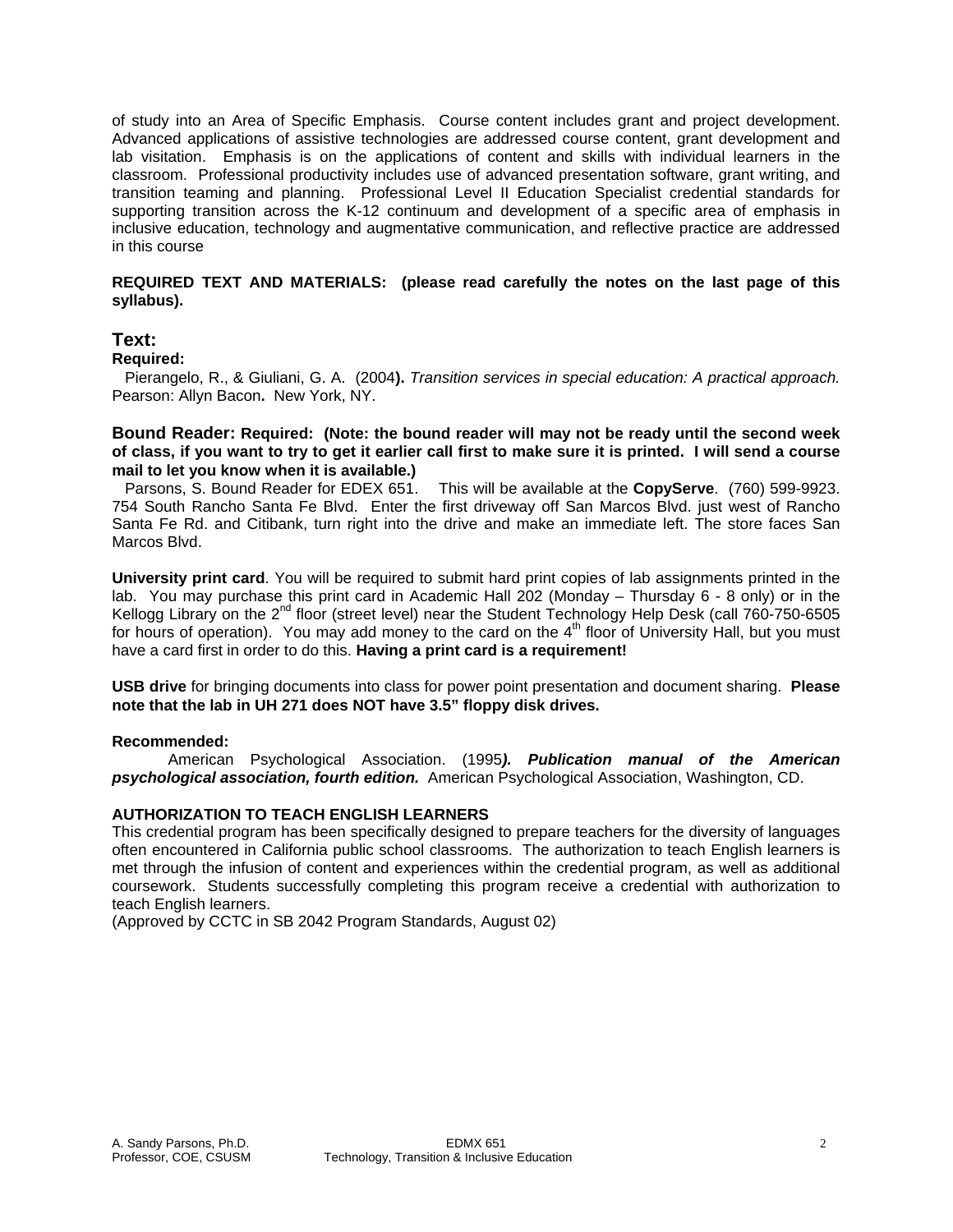# **COLLEGE OF EDUCATION ATTENDANCE POLICY**

Due to the dynamic and interactive nature of courses in the College of Education, all students are expected to attend all classes and participate actively. At a minimum, students must attend more than 80% of class time, or s/he may not receive a passing grade for the course at the discretion of the instructor. Individual instructors may adopt more stringent attendance requirements. Should the student have extenuating circumstances, s/he should contact the instructor as soon as possible. *(Adopted by the COE Governance Community, December, 1997).* Those students coming to class late or returning from break late are penalized participation points.

# **STUDENTS WITH DISABILITIES REQUIRING REASONABLE ACCOMMODATIONS**

Students must be approved for services by providing appropriate and recent documentation to the Office of Disable Student Services (DSS). This office is located in Craven Hall 5205, and can be contacted by phone at (760) 750-4905, or TTY (760) 750-4909. Students authorized by DSS to receive reasonable accommodations should meet with their instructor during office hours or, in order to ensure confidentiality, in a more private setting.

## **TEACHER PERFORMANCE EXPECTATION (TPE) COMPETENCIES**

The course objectives, assignments, and assessments have been aligned with the CTC standards for the Special Education, Specialist Level II Credential. This course is designed to help teachers seeking a California teaching credential to develop the skills, knowledge, and attitudes necessary to assist schools and district in implementing effective programs for all students. The successful candidate will be able to merge theory and practice in order to realize a comprehensive and extensive educational program for all students. You will be required to formally address the following TPEs in this course: (these will be handed out in class).

#### **CTC Level II Standards:**

The table below indicates the CTC Level II standards and levels of competence addressed by EDEX 651 and the level (i.e., knowledge, application) at which each standard is demonstrated.

#### **Key to Table**: (number indicates CTC standard addressed)

- **M/M/S** = Common Mild/ Moderate and Moderate/Severe Education Specialist Competency
- **M/M** = Mild/Moderate Education Specialist Competency
- **M/S** = Moderate/Severe Education Specialist Competency
- **K** = Competence at **knowledge** level
- **A** = Competence at **application** level

## **Table of CTC Level II Standards and Levels of Competence**

| M/M/S | M/M/S | M/M/S | M/M | M/M | M/S | M/S |
|-------|-------|-------|-----|-----|-----|-----|
| 15    | 16    |       | 18  | 20  | 18  | 19  |
| K/A   | K/A   | K/A   | K/A | K/A | K/A | K/A |

#### 15 M/M/S **Current and Emerging Research and Practices**

 Interpret, apply, and disseminate current and emerging research, theories, legislation, policies and practices.

Research the current professional literature in an area of specific emphasis.

# 16 M/M/S **Transition and Transition Planning**: Collaboration with personnel from other educational and community agencies, Successful planning for transition to vocational experiences, Procurement of technologies to ease transition process, and grant writing, Legislation supporting barrier free access through technologies. 17 M/M/S **Development of Specific Area of Emphasis (SAE)**:

A. Sandy Parsons, Ph.D. **EDMX 651 3** 3 Professor, COE, CSUSM Technology, Transition & Inclusive Education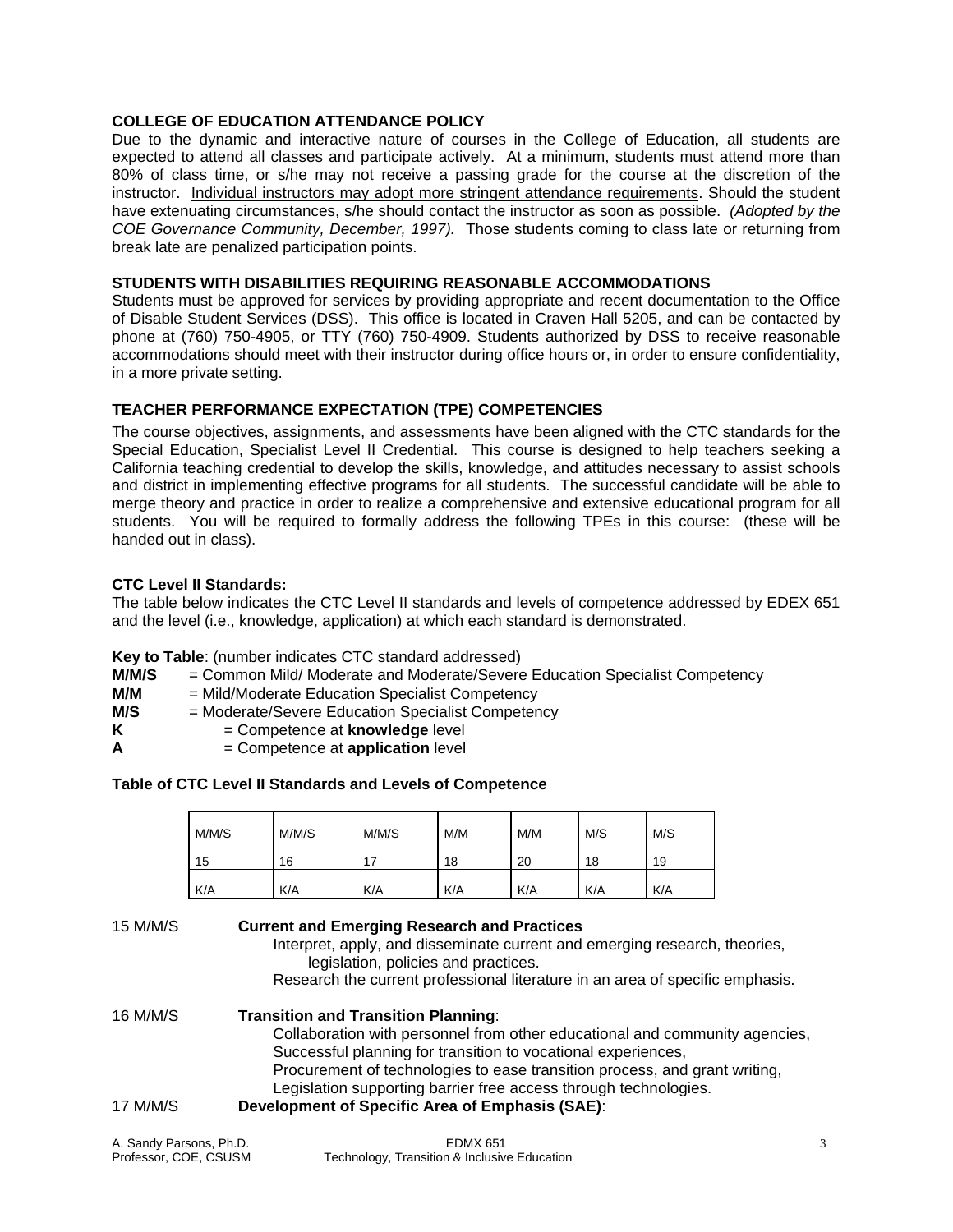|         | Opportunities to build upon foundations of Level I Education Specialist work,<br>Expanding scope and depth of study in specific content areas,<br>Develop expertise in performing specialized functions<br>(e.g. Technology, Transition, and Inclusive Education).                                                                                                              |
|---------|---------------------------------------------------------------------------------------------------------------------------------------------------------------------------------------------------------------------------------------------------------------------------------------------------------------------------------------------------------------------------------|
| 18 M/M/ | <b>Assessment of Students</b><br>Assessment of verbal and non-verbal communicative competence for planning<br>Augmentative and Alternative Communication (AAC)<br><b>Technology Assessments and Planning</b>                                                                                                                                                                    |
| 20 M/M  | <b>Collaboration and Consultation</b><br>Develop skills in communication, collaboration and consultation for serving<br>in coordination function throughout the education placements of students.<br>Interdisciplinary teaming for planning transition across K-12 Curriculum.<br>Team writing of grant proposals for acquisition of funds in assistive technologies.           |
| 18 M/S  | <b>Advanced Communication Skills:</b><br>Demonstrates effective communication skills for networking and collaborating.<br>Team building and facilitation for transition,<br>Team building and planning for infusion of technologies for curriculum support,<br>Development of professional presentations.<br>Development of grant proposals.                                    |
| 19 M/S  | Leadership and Management Skills:<br>Demonstrates ability to work effectively within integrated service delivery models,<br>Participates in school restructuring and reform efforts to impact systems change.<br>Involvement in site-based decisions, restructuring and reform efforts.<br>Including students with mild/moderate/severe disabilities through use of technology. |

# **COURSE OBJECTIVES:**

Student will:

- 1. demonstrate knowledge on current laws, policies, regulations, and funding sources for including technologies,
- 2. develop skills in the design of grant proposals including response to RFPs (Request for Proposal), basic planning, budgeting, writing grant proposals, and managing implementation of projects,
- 3 develop skills and practice in developing professional presentations using advanced software applications,
- 4. acquire a knowledge base and skills in facilitating transition across the K-12 continuum (preschool to elementary, elementary to middle school, middle to high school, high school) and also to postschool work, educational, and community experiences,
- 5 acquire knowledge and skills in the use of advanced technologies (hardware and software) with learners with diverse learning styles,
- 6. demonstrate knowledge of the application of augmentative and alternative communication (AAC) systems including nonsymbolic modes of communication (gestures, vocalizations, and eye gaze, body language and sign-symbol systems),
- 7. presentation of grants, projects, and research to classmates in professional format,
- 8. engage in problem solving and futures planning of including individuals with special learning needs and supported included instruction through the use of technologies.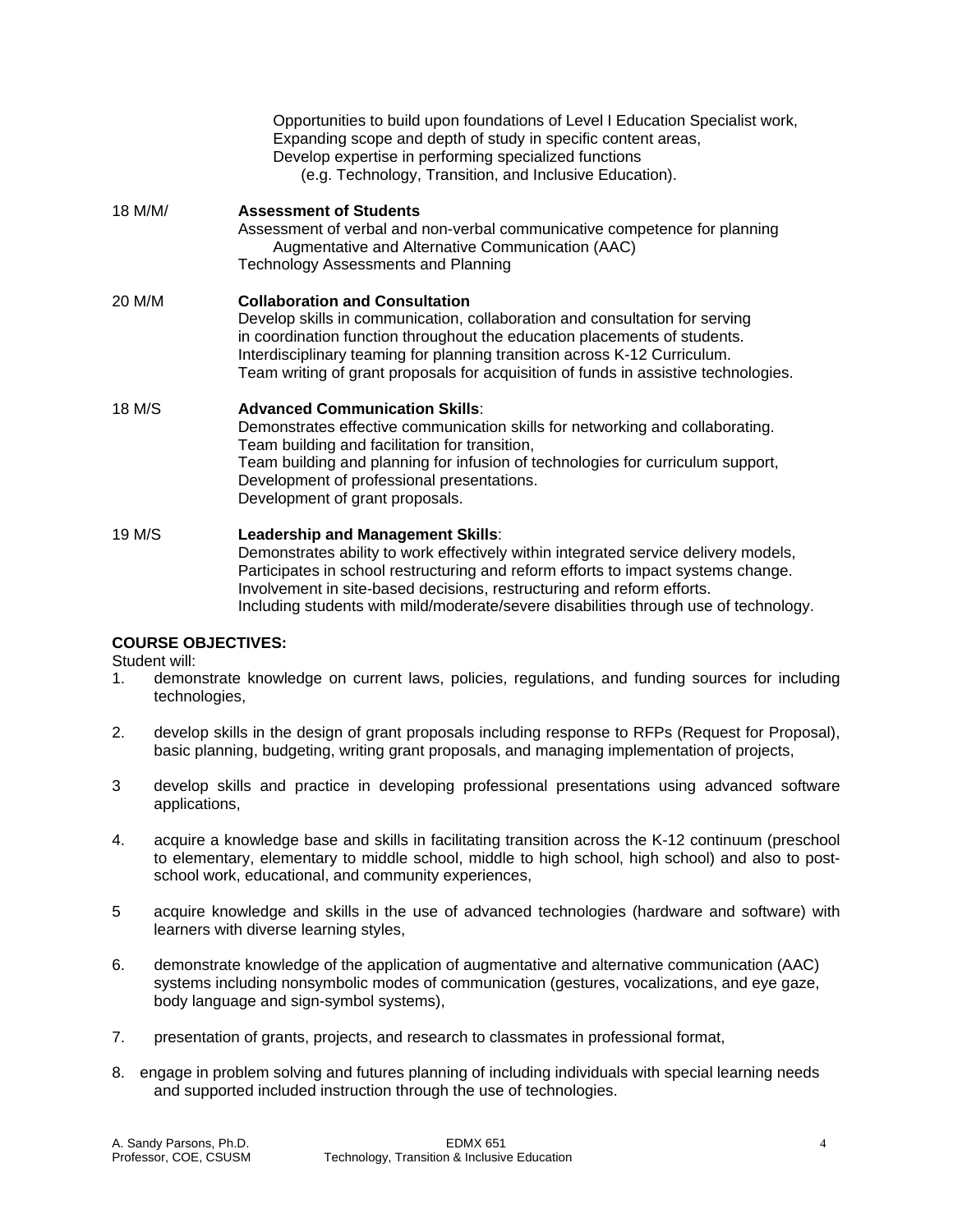## **Professional and Administrative Requirements**

1. Attend all class sessions. Please call the instructor when you are unable to attend class or if you must be late. It is the policy of the CSUSM College of Education that any student who misses 20% or more of class time, field experiences, or class sessions may not receive a passing grade for the course.

2. Use "Person-first" language (e.g., "Student with Down Syndrome" rather than "Down Syndrome student;" must be used throughout all written and oral assignments and discussions.

3. Word-process all written documents. **Keep a copy of all of your work**. Proof of completion of all assignments is the responsibility of the student. Keep these records until you have received your grade. Also, you will want these copies for your records and for potential future use as professional portfolio entries.

4. Complete and hand in all assignments on the due dates for full credit. If you have extraordinary circumstances that impact completion of your assignments, please inform the instructor(s). Any time that you have questions or concerns, please contact the instructor(s) immediately.

5. Participate in class discussions and group activities and demonstrate positive interpersonal skills with classmates and guests. Participation points are assigned on the basis of participation, collegiality, collaborative effort, and professionalism in interactions with fellow students and the instructors and guest lecturers.

6. **Responsibility for obtaining handouts is that of the student**. If you are to miss class, be sure to select a class "buddy" to ensure that you receive handouts and information when you must miss class. You may wish to have the following information for your Buddy: Telephone, e-mail address, Fax number. Obtaining missed handouts is the responsibility of the student, get a buddy!

7. If you lose your handouts, you must copy one from a classmate, the copy budget of the COE is extremely limited. Take only one handout, the exact number is run, with no extras.

8. **\*No Late Work is Accepted:** I do not accept late work. This includes assignments required in hard copy, as well as those to be posted to the discussion board in WebCT, or submitted online in WebCT using the assignments tool.

9. **\*I do not accept assignments sent my e-mail attachment.** Due to the large number of students in our classes I will not accept e-mail attachments of work that is due in hard copy in class. **\*NOTE:** If you have extenuating circumstances in your life, contact the instructor about missed classes or late work due to extreme circumstances.

10. The UH 271 lab has been newly refreshed with Macintosh G5 computers with beautiful new flat screen monitors. **THERE MUST BE ABSOLUTELY NO FOOD OR DRINK (other than water in bottles) BROUGHT INTO THIS LAB!!!** You may have water bottles at the tables, but not near the computers. There will be participation point deductions for each breach of this policy. Thank you for your consideration.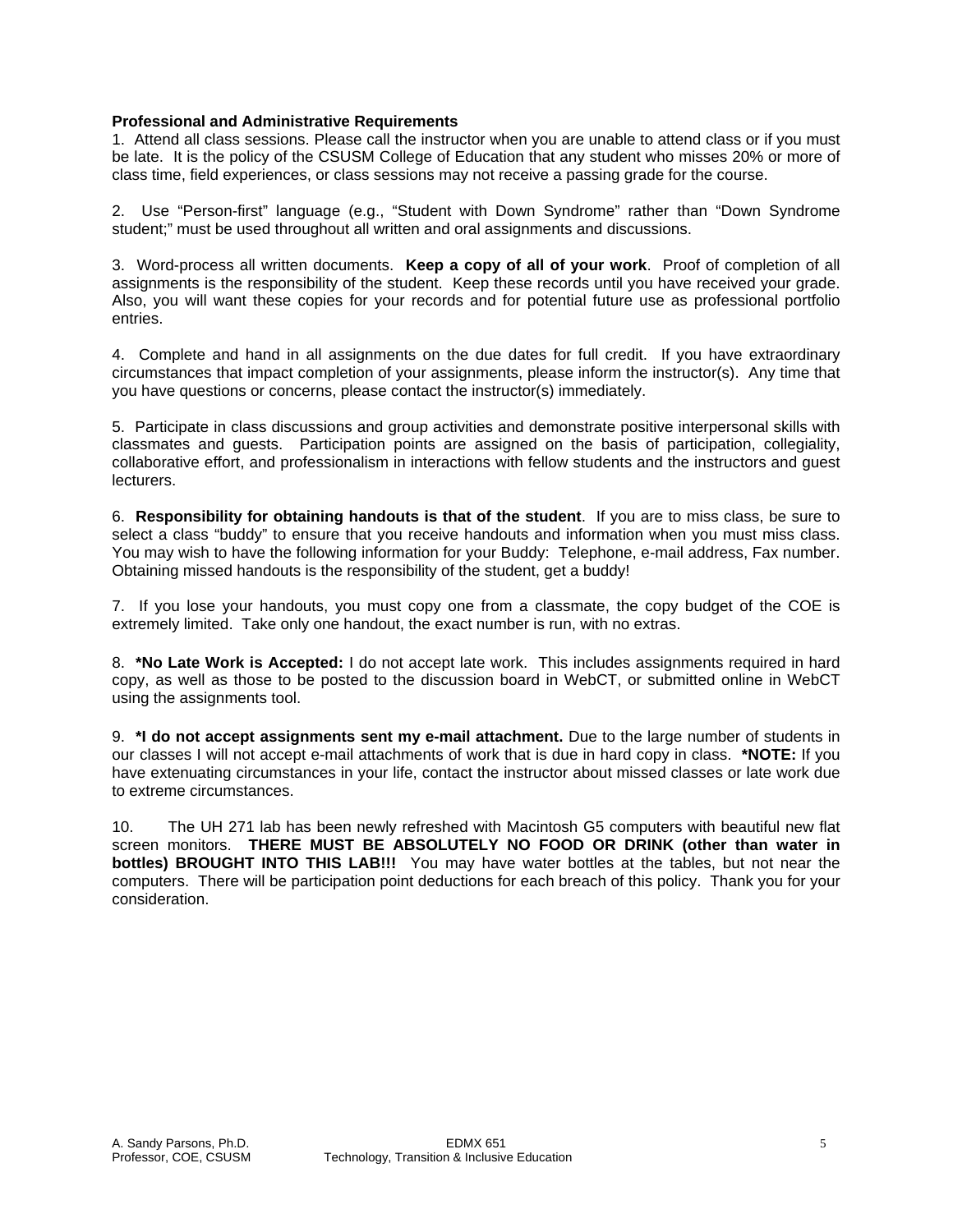## **CSUSM ACADEMIC HONESTY POLICY**

"Students will be expected to adhere to standards of academic honesty and integrity, as outlined in the Student Academic Honesty Policy. All written work and oral assignments must be original work. All ideas/materials that are borrowed from other sources must have appropriate references to the original sources. Any quoted material should give credit to the source and be punctuated with quotation marks.

Students are responsible for honest completion of their work including examinations. There will be no tolerance for infractions. If you believe there has been an infraction by someone in the class, please bring it to the instructor's attention. The instructor reserves the right to discipline any student for academic dishonesty in accordance with the general rules and regulations of the university. Disciplinary action may include the lowering of grades and/or the assignment of a failing grade for an exam, assignment, or the class as a whole."

#### **COURSE REQUIREMENTS: Course Requirements Points**

| Participation (ten face to face meetings @ 10 points each)          |     |  |  |
|---------------------------------------------------------------------|-----|--|--|
| Mini Technology Grant Project (Group Work)                          |     |  |  |
| Developing an Specific Area of Emphasis (SAE) (Individual Work)     |     |  |  |
| Reading Activity Assignments on the Text:                           |     |  |  |
| (individual work: $4 \& 25$ points each = 100 points)               | 100 |  |  |
| Web Based Instruction (WBI) components of Course* (individual work) |     |  |  |
| *Bi-weekly DB Prompts (6 weeks @ 25 points = 150)                   |     |  |  |
| Posting responses to the postings of others (20)                    |     |  |  |
| End of Course Reflection (30)                                       | 30  |  |  |
| Total                                                               | 630 |  |  |

\*All Discussion Board Postings must be done by the date listed on the syllabus. Late postings will not receive credit.

**Please note the College of Education Attendance policy stated on the first page of this syllabus.**  The CSUSM College of Education, which has an attendance policy that mandates a minimum attendance of 80% of face-to-face class sessions, requires these guidelines. Please inform your instructors in advance of any extenuating attendance circumstances.

## **All University Writing Requirement**

Every course at the university must have a writing requirement of at least 2500 words. The writing in this course is met via the Specific Area of Emphasis paper, the grant project, and the WebCT discussion board work.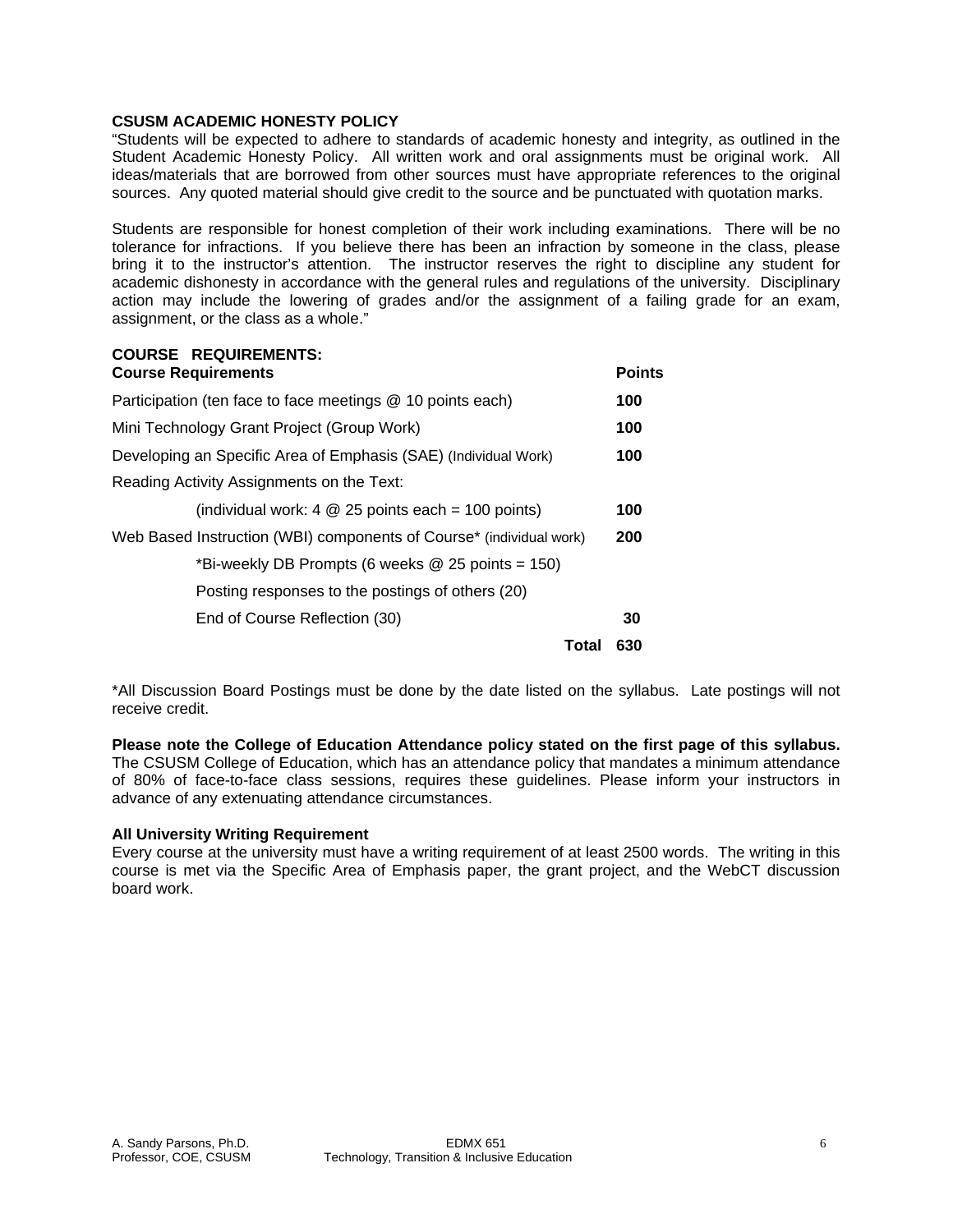## **Participation (10 points maximum/class X 10 Face-to-Face classes = 100 points maximum).**

Regular, punctual attendance it is critical and expected in the teaching profession. Because this class is participatory in nature, the experiences and discussions are difficult to recreate. To reinforce our commitment to developing interpersonal skills, students are expected to arrive on time; return from break on time; stay for all of the class; and fully participate and cooperate with classmates, instructors, and guests. A class participant who arrives late, departs early, or engages a "non-collaborative" behavior will receive less than the maximum points for that given class session.

#### **Criteria for Grading Participation**:

Participation points will be assigned on the following criteria:

- collaborative cooperation in all labs, classes, and group assignments;
- enthusiasm for the content and activities;
- respect for the professor, classmates, and guest speakers at all times;
- patience and flexibility with the technology;
- appropriate use of the lab, hardware and software;
- respect for the lab environment and equipment;
- absolutely no food or drink (other than bottled water at the tables) in the lab.

## **Mini Technology Grant Project: (100 points, group work)**

#### **Specific Area of Emphasis (SAE) (100 points, individual work)**

#### **Reading Activity Assignments: (4 @ 25 points each = 100 points)**

There are four Reading Activity Assignments which address the reading in the Transition text. These activities will be posted to the documents section of the WebCT course. **Please be sure to hand them into the professor in hard copy on the due date**.

#### **Web Based Components of Course: (200 points)**

Check the Announcement block in the course Home Page each week for directions and announcements.

All communications by E-mail will be via the Course Mail tool in WebCT.

Check your Course Mail at least once per week, and always before coming to class.

There will be a series of Discussion Board (DB) prompts for your reflection and response.

#### **WBI discussion board prompts (6 weeks X 25 = 150)**

#### **Response to the prompts of others: (20)**

**Course Reflection: (30)** (accomplished via WebCT using the course Assignment Tool).

## **Criteria for Grading for WebCT work including Discussion Board (DB) Postings:**

- Post your response to the Discussion Board (DB) Prompts at the beginning of the week in which they are required.
- All postings must be written in professional and respectful language.
- Use person first language.
- Check your spelling as much as possible. You may wish to compose off-line and paste your responses into the discussion board before posting.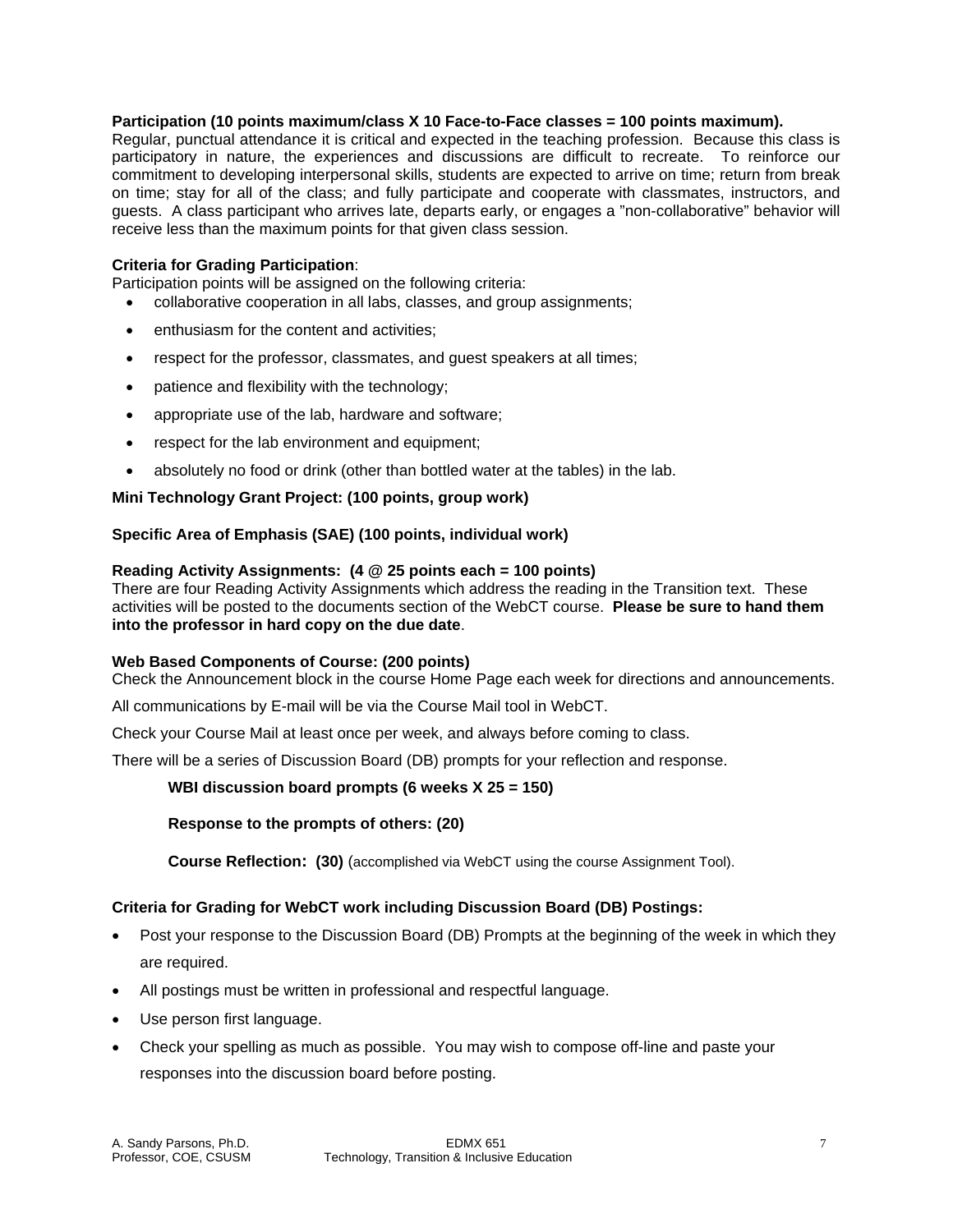- Read the postings of your colleagues (towards the middle of that week) and post required responses to the posting of others as indicated in the Professor's prompts.
- Be sure your responses are well thought out prior to posting your responses.
- Be sure to post your all responses by the due date on the syllabus.
- Respect the opinions of others, and respond collegially.
- **Never give your password to anyone else or allow anyone else to access this course using your password.**

**GRADING STANDARDS: (see also descriptors after each assignment listed above in the course requirements)** 

| A  | $93-100\%$ | А- | 90-92% |
|----|------------|----|--------|
| B+ | 87-89%     | в  | 83-86% |
| в- | $80 - 82%$ | C+ | 77-79% |

# **GRADING RUBRICS:**

#### **Criteria for Grading Student Performance in this Course:**

- A (Excellent): Performance at the highest level, showing sustained excellence in meeting all course objectives and requirements and exhibiting an unusual degree of intellectual initiative.
- B (Good): Performance at a high level, showing consistent and effective achievement in meeting course objectives and requirements.
- C (Satisfactory): Performance at an adequate level, meeting the basic objectives and requirements of the course.

## **NOTE: The minimum acceptable grade for a course in the sequence of professional education courses are C+ and a B average must be maintained.**

## **Criteria for Grading Assignments:**

## **Criteria for Grading Student Performance on the assignments:**

- A (93%) Outstanding work on assignment, excellent syntheses of information and experiences, great insight and application, and excellent writing,
- B+ (83%) Completion of assignment in good form with good syntheses and application of information and experiences, writing is good,
- C+ (73%) Completion of assignment, adequate effort, and adequate synthesis of information and application of information and experiences, writing is adequate.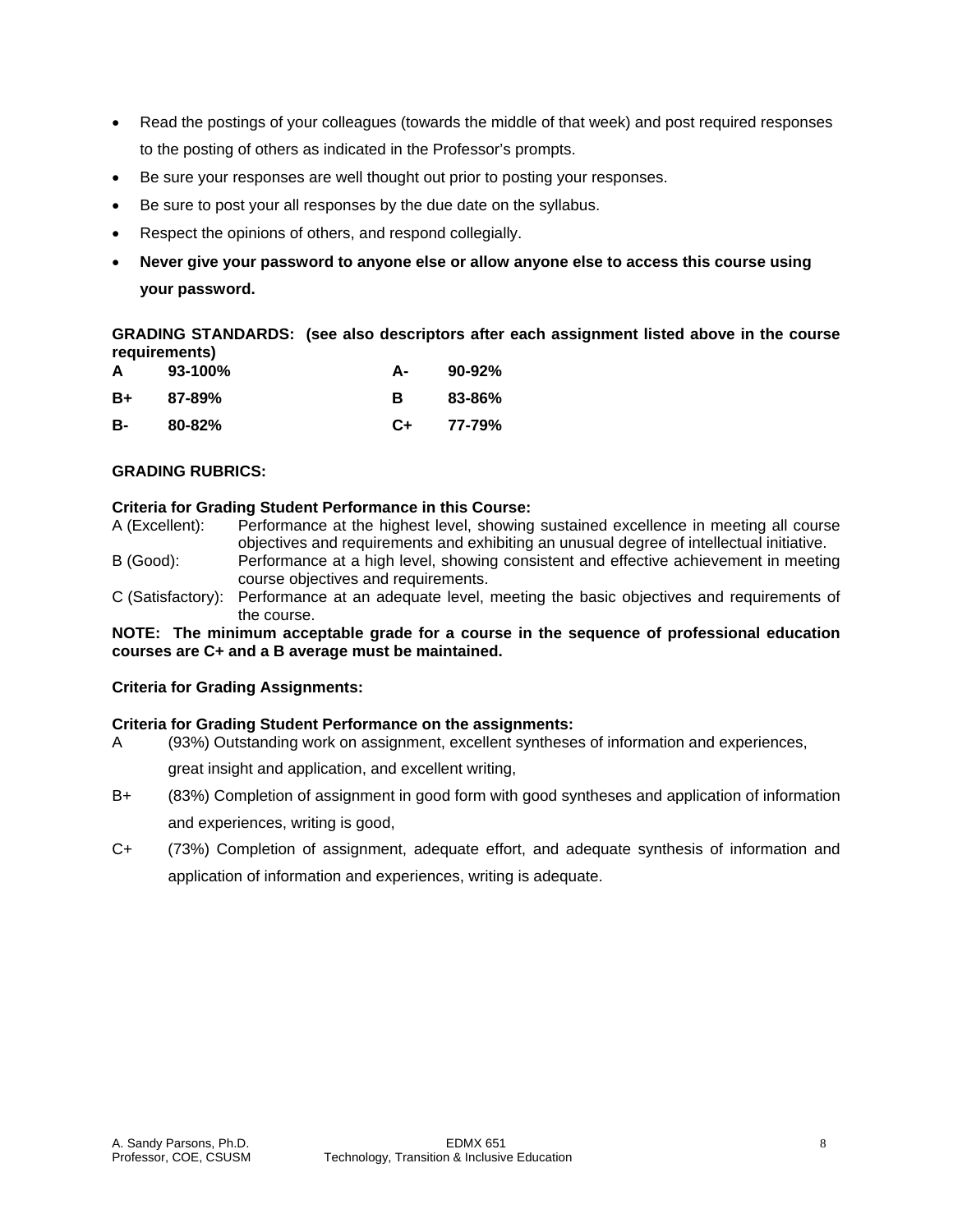#### **COURSE SCHEDULE EDEX 561: Technology, Transition, and Inclusive Education University Hall, 271; Tuesdays: 5:30 p.m. to 8:15 p.m.**

**Please note** that there are two sections of this course.

#### **Section 03: CRN# 22363 (this was section 01 # 21470, there is now no section 01)) Section 02: CRN# 22362**

#### **Spring Semester 2006 University Hall, 271; Tuesdays: 5:30 p.m. to 8:15 p.m.**

Both sections will meet on Tuesday nights but on opposing Tuesdays. There will be face to face on campus- evenings, and there will also be class meetings for which you do not attend class on campus but complete the WebCT portions of the course.

The schedule of on campus classes (face to face or F-2-F) for each individual section will be handed out in class on January  $17<sup>th</sup>$ , at 5:30 in UH 271.

## **Required Text:**

Pierangelo, R., & Giuliani, G. A. (2004). *Transition services in special education: A practical approach.*  Pearson: Allyn Bacon. New York, NY.

**Please note** that as a second section of this course has been added on 1/11/06, an order for additional books has been placed. Reading assignment due dates will be adjusted to accommodate those students who cannot buy a book the first week of class.

If you would like to purchase the text before coming to class, the title is listed below, and is available at the Cal State San Marcos Bookstore, or can be purchased online at http://www.csusmbookstore.com

## **Required Bound Reader:**

Bound Reader is: Parsons, S. (2006) EDEX 651: Advanced Technology, Transition and Inclusive Education.

**The reader may not be ready until 1/17**. I will send out a course mail, and post a note on the course Home Page when it is ready. Check the Home Page and your Course Mail for messages at least weekly throughout this course.

## Directions to Copy Serve:

Copy Serve, 754 South Rancho Santa Fe Blvd in the shopping center where Citi Bank is located. Enter the first driveway off San Marcos Blvd. just west of Rancho Santa Fe Rd. and the Citibank, turn right in this drive and make an immediate left. The store faces San Marcos Blvd. (760) 599-9923. Ramin is the owner.

# **STRONGLY RECOMMENDED:**

 American Psychological Association. (1995*). Publication manual of the American psychological association, fourth edition.* American Psychological Association, Washington, CD.